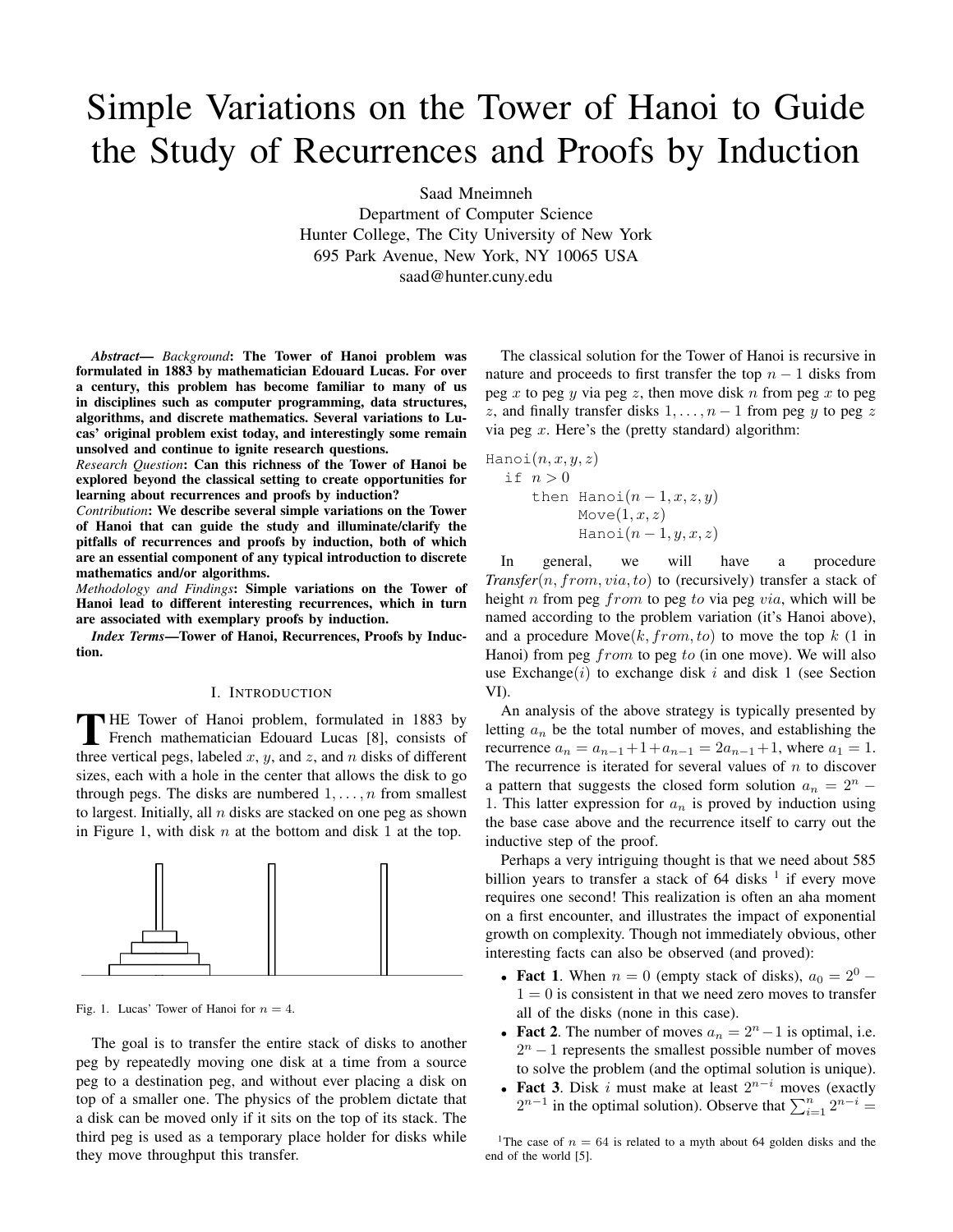$2^n - 1$  for  $n \geq 0$  (again touching on the notion of the empty sum when  $n = 0$ ).

- Fact 4. If we define a *repeated* move as the act of moving the same disk from a given peg to another given peg, then every solution must have a repeated move when  $n \geq 4$ (pigeonhole principle applied to the moves of disk 1).
- Fact 5. There is a (non-optimal) solution for  $n = 3$  with eight moves none of which are repeated moves.

The above facts highlight some richness of the problem as they touch on several aspects of mathematical and algorithmic flavor which, when pointed out, can be very insightful. For instance, Fact 1 is a good reminder of whether to associate a 0 or a 1 when dealing with an empty instance of a given problem (empty sum vs. empty product). Fact 2 directs our attention to what is optimal (not just feasible), and Fact 3 is a more profound way to address that optimality. Fact 4 is a nice application of the pigeonhole principle that requires knowledge of Fact 3; a weaker version can be proved, namely when  $n \geq 5$ instead of  $n \geq 4$ , if we only rely on Fact 2. Finally, Fact 5 raises the question of how things may be done differently when we seek non-typical answers. Along those lines, several variations for the Tower of Hanoi already exist, which include a combination of restricted moves, colored disks, multiple stacks, and multiple pegs. For instance, we refer the reader to [11], [12], [13], [7], [2], [4], [1], [5] for some literature and examples.

Here we explore several variations while sticking to the one stack of disks and three pegs. Our goal is not to extend the research on the Tower of Hanoi problem but rather provide simple, and yet interesting, variants of it to guide (and enrich) the study of recurrences and proofs by induction in introductory discrete mathematics. Therefore, we assume basic familiarity with mathematical induction and solving linear recurrences of the form

$$
a_n = p_1 a_{n-1} + p_2 a_{n-2} + \ldots + p_k a_{n-k} + f(n)
$$

Several techniques for solving recurrences can be used, such as making a guess and proving it by induction (e.g.  $a_n = 2a_{n-1}+$ 1), summing up  $\sum_{i=0}^{n} a_i$  to cancel out factors and express  $a_n$  in terms of  $a_1$  or  $a_0$  (e.g.  $a_n = a_{n-1} + 2^n$ ), applying a transformation to achieve the desired form (e.g.  $a_n = 2a_{n/2} +$  $n-1$  and take  $n=2^k$ , or  $a_n=3a_{n-1}^2$  and let  $b_n=\log a_n$ ), generating functions (of the form  $g(x) = a_0 + a_1x + a_2x^2 +$  $\ldots = \sum_{n=0}^{\infty} a_n x^n$ , etc... [9].

In particular, the method of using the characteristic equation  $x^k = \sum_{i=1}^k p_i x^{k-i}$  when  $f(n) = 0$  (homogeneous recurrence) is systematic and suitable for an introductory level. For example, when  $a_n = p_1 a_{n-1} + p_2 a_{n-2}$  (a second order homogeneous linear recurrence), and  $r_1$  and  $r_2$  are the roots of  $x^2 = p_1x + p_2$ , then  $a_n = c_1r_1^n + c_2r_2^n$  if  $r_1 \neq r_2$ , and  $a_n = c_1 r^n + c_2 n r^n$  if  $r_1 = r_2 = r$ . We can solve for the constants  $c_1$  and  $c_2$  by making  $a_n$  satisfy the boundary conditions; for instance,  $a_1$  and  $a_2$  for  $n = 1$ and  $n = 2$ , respectively. This technique can be generalized to homogeneous linear recurrences of higher orders.

When  $f(n) \neq 0$  (non-homogeneous recurrence), we try to find an equivalent homogeneous recurrence, by annihilating the term  $f(n)$ . For instance, the recurrence for the Lucas'

Tower of Hanoi problem satisfies  $a_n = p_1 a_{n-1} + f(n)$ , where  $p_1 = 2$  and  $f(n) = 1$ , so it's non-homogeneous, but subtracting  $a_{n-1}$  from  $a_n$  gives  $a_n - a_{n-1} = 2a_{n-1} - 2a_{n-2}$ , which yields the homogeneous recurrence  $a_n = 3a_{n-1} - 2a_{n-2}$ .

## II. DOUBLE DECKER

In this variation, called Double Decker, we duplicate every disk to create a stack of  $2n$  disks with two of each size as shown in Figure 2. For convenience of notation, we will consider (only for this variant) that a stack of height  $n$  has  $2n$ disks.



Fig. 2. Double Decker for  $n = 3$ , suggested in [3].

A trivial solution to Double Decker is to simply treat it as a standard instance of the Tower of Hanoi with 2n disks and, thus, will need the usual  $2^{2n} - 1 = 4^n - 1$  moves. This trivial solution, however, does not benefit from equal size disks. For instance, if we do not require that disks of the same size must preserve their original order, then a better solution for Double Decker is to emulate the standard Tower of Hanoi solution by duplicate moves, to give  $a_0 = 0$ ,  $a_1 = 2$ ,  $a_2 = 6$ , ... The algorithm is shown below.

DoubleDecker
$$
(n, x, y, z)
$$

\nif  $n > 0$ 

\nthen DoubleDecker $(n-1, x, z, y)$ 

\nMove(1, x, z)

\nMove(1, x, z)

\nDoubleDecker $(n-1, y, x, z)$ 

The Double Decker recurrence is  $a_n = 2a_{n-1}+2$  and, since we expect that the solution now requires twice the number of original moves, we can use that recurrence to show by induction that  $a_n = 2(2^n - 1) \ll 4^n - 1$ . The inductive step for  $n = m > 0$  will be as follows:

$$
a_m = 2a_{m-1} + 2 = 2 \cdot 2(2^{m-1} - 1) + 2
$$

$$
= 2 \cdot 2^m - 4 + 2 = 2 \cdot 2^m - 2 = 2(2^m - 1)
$$

with  $a_0 = 0$  as a base case (examples of making a careful choice of base case(s) will follow throughout the exposition).

Alternatively, we can solve the recurrence itself, by first changing it into a homogeneous recurrence using the technique outlined in the previous section, to obtain  $a_n = 3a_{n-1}-2a_{n-2}$ with the characteristic equation  $x^2 = 3x - 2$ , and the roots  $r_1 = 1$  and  $r_2 = 2$ . So we write  $a_n = c_1 1^n + c_2 2^n$  and solve for  $c_1$  and  $c_2$  using  $a_n$  for two values of n; for instance,

$$
a_0 = c_1 1^0 + c_2 2^0 = c_1 + c_2 = 0
$$
  

$$
a_1 = c_1 1^1 + c_2 2^1 = c_1 + 2c_2 = 2
$$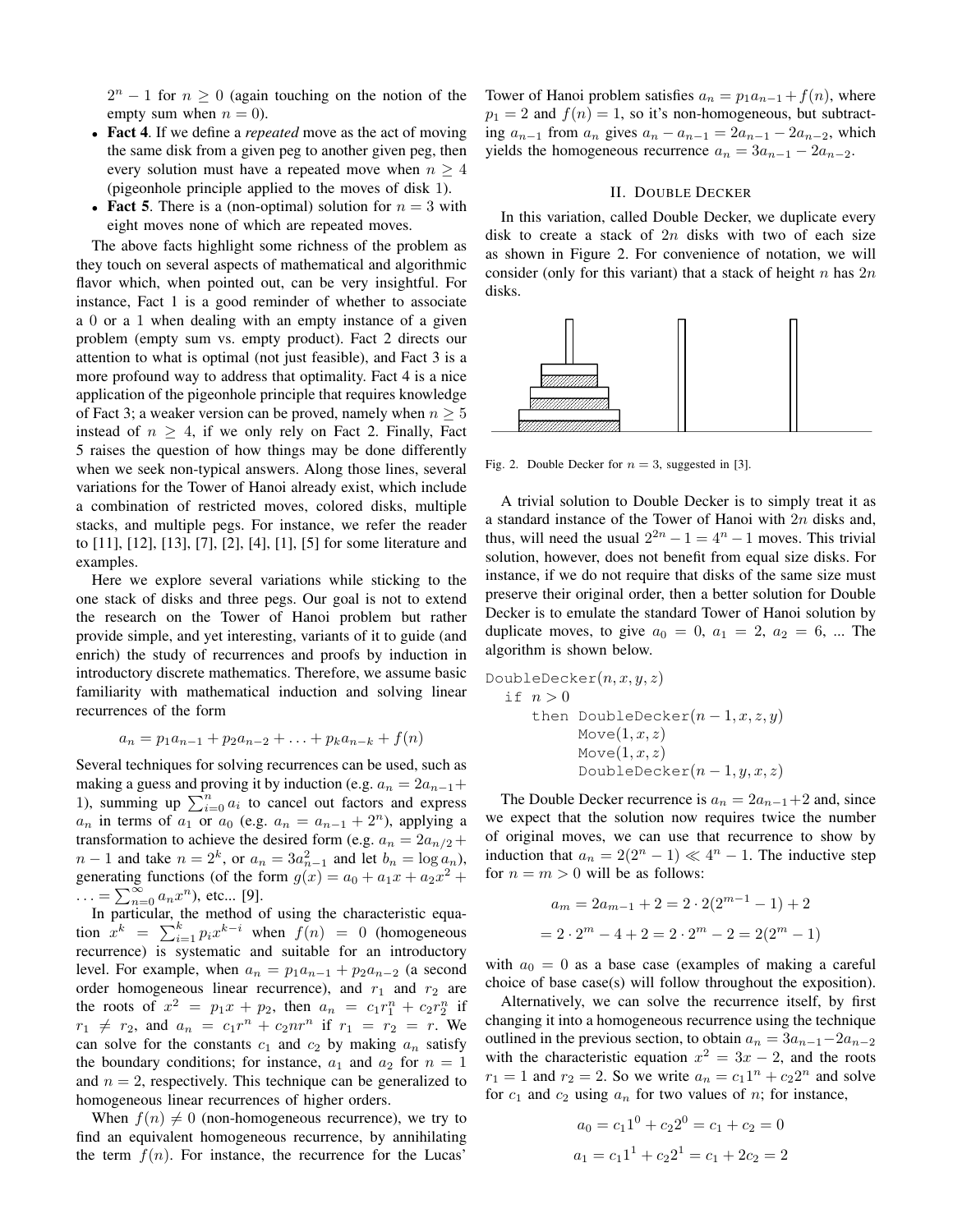which will result in  $c_1 = -2$  and  $c_2 = 2$ .

An interesting subtlety about Double Decker is to observe that, although we did not require to preserve the original order of disks (so long no disk is placed on a smaller one), the above solution only switches the bottom two disks (disks  $2n - 1$ and  $2n$ ). This can be verified by Fact 3: since disk i of the original Tower of Hanoi must make  $2^{n-i}$  moves, and that's an even number when  $i < n$ , disks  $2i - 1$  and  $2i$  in Double Decker must do the same, and hence will preserve their order. However, disks  $2n - 1$  and  $2n$  in Double Decker will each make an odd number of moves (namely just  $2^{n-n} = 1$  move), and hence will switch.

Therefore, to make Double Decker preserve the original order of all disks, we can perform the algorithm twice, which will guarantee that every disk will make an even number of moves, at the cost of doubling the number of moves.

```
DoubleDeckerTwice(n, x, y, z)if n > 0then DoubleDecker(n, x, z, y)DoubleDecker(n, y, x, z)
```
The total number of moves for the above algorithm is therefore twice  $2(2^n - 1)$ , which is  $4(2^n - 1)$ . But can we do better? One idea is to avoid fixing the order of the last two disks by forcing the correct order in the first place. Here's a first bad attempt.

```
DoubleDeckerBad(n, x, y, z)if n > 0then DoubleDeckerBad(n-1, x, y, z)Move(1, x, y)DoubleDeckerBad(n-1, z, x, y)Move(1, x, z)DoubleDeckerBad(n-1, y, z, x)Move(1, y, z)DoubleDeckerBad(n-1, x, y, z)
```
The DoubleDeckerBad algorithm is a simple disguise of the standard Tower of Hanoi algorithm for  $2n$  disks, which was presented as algorithm Hanoi in Section I. Observe that in order to transfer  $2n$  disks from peg x to peg z, we first transfer  $2n - 1$  disks from peg x to peg y (recursively in the first three lines following if  $n > 0$ ), then move the top disk from peg x to peg z (in the subsequent fourth line), and finally transfer  $2n - 1$  disks from peg y to peg z (recursively in the last three lines). This is nothing but the standard sequence of moves for the 2n-disk Tower of Hanoi.

In fact, it is not hard to verify that the recurrence  $b_n =$  $4b_{n-1} + 3$  of DoubleDeckerBad has the solution  $b_n = 4^n - 1$ (same as Tower of Hanoi for  $2n$  disks). However, an interesting take on this is to consider the following two recurrences:

$$
a_n = 2a_{n-1} + 1
$$
 Hanoi  

$$
b_n = 4b_{n-1} + 3
$$
 DoubleDeckerBad

and show by induction that  $b_n = a_{2n}$ . For instance, an inductive step for  $n = m > n_0$  will be

$$
b_m = 4b_{m-1} + 3 = 4a_{2m-2} + 3
$$

$$
= 2(2a_{2m-2} + 1) + 1 = 2a_{2m-1} + 1 = a_{2m}
$$

Although only one inductive step is involved  $(b_m$  and  $b_{m-1}$ ),  $a_n = 2a_{n-1} + 1$  was iterated twice "backwards" ( $a_{2m-2}$ ,  $a_{2m-1}$ , and  $a_{2m}$ ), which on the one hand is not how one would typically proceed from  $a_n = 2a_{n-1} + 1$  to establish some truth about  $a_n$ , and on the other hand raises the question of whether multiple base cases are needed (what should the value of  $n_0$  be?). The number of base cases is often a subtle detail about proofs by induction, and without it, there will be a lack of insight into the method of mathematical induction itself. Before we address this aspect of the proof, let us establish few base cases to verify their truth:  $b_0 = a_{2 \cdot 0} = a_0 = 0$ ,  $b_1 = a_{2 \cdot 1} = a_2 = 3, b_2 = a_{2 \cdot 2} = a_4 = 15, \dots$  Typically, a person who is attempting this proof by induction will be easily inclined to verify a bunch of base cases, as this feels somewhat *safe* for providing enough evidence that the property  $b_n = a_{2n}$ holds. In principle, however, one should have a systematic approach. A careful examination of the inductive step above will reveal that it works when  $m - 1 \geq 0$  and  $2m - 2 \geq 0$ (otherwise,  $b_{m-1}$  and  $a_{2m-2}$  are not defined). Therefore, we need  $m > 0$ , so  $n_0 = 0$  is good enough, and we only need to verify that  $b_0 = a_0$ .

So far,  $4(2<sup>n</sup> - 1)$  is our smallest number of moves for solving the Double Decker Tower of Hanoi. As it turns out, we can save one more move (and we later prove optimality)! This can be done by adjusting the previous attempt not to recursively handle the two bottom disks (but only disks  $2n - 1$  and  $2n$ ):

DoubleDeckerBest $(n, x, y, z)$ if  $n > 0$ then DoubleDecker $(n-1, x, y, z)$  $Move(1, x, y)$ DoubleDecker $(n-1, z, x, y)$  $Move(1, x, z)$ DoubleDecker $(n-1, y, z, x)$  $Move(1, y, z)$ DoubleDecker $(n-1, x, y, z)$ 

Switching the order of equal size disks is not an issue now since DoubleDecker is called an even number of times (namely four times). The total number of moves is given by  $a_n =$  $4 \cdot 2(2^{n-1}-1) + 3 = 4(2^n-1) - 1$  when  $n > 0$ , and  $a_0 = 0$ .

To prove the above is optimal, we observe that the other possible strategy is to move the largest disk to its destination from the intermediate peg (instead of the source peg).

```
DoubleDeckerAltBest(n, x, y, z)if n > 1then DoubleDecker(n-1, x, y, z)Move(1, x, y)Move(1, x, y)DoubleDecker(n-1, z, y, x)Move(1, y, z)Move(1, y, z)DoubleDeckerAltBest(n-1, x, y, z)else Hanoi(2n, x, y, z)
```
The above algorithm generates the recurrence  $a_n =$  $2(2^{n-1}-1) + 2 + 2(2^{n-1}-1) + 2 + a_{n-1} = a_{n-1} + 2^{n+1}$ when  $n > 1$ , which can be shown by induction to have the solution  $a_n = 4(2^n - 1) - 1$ , thus proving that this is optimal.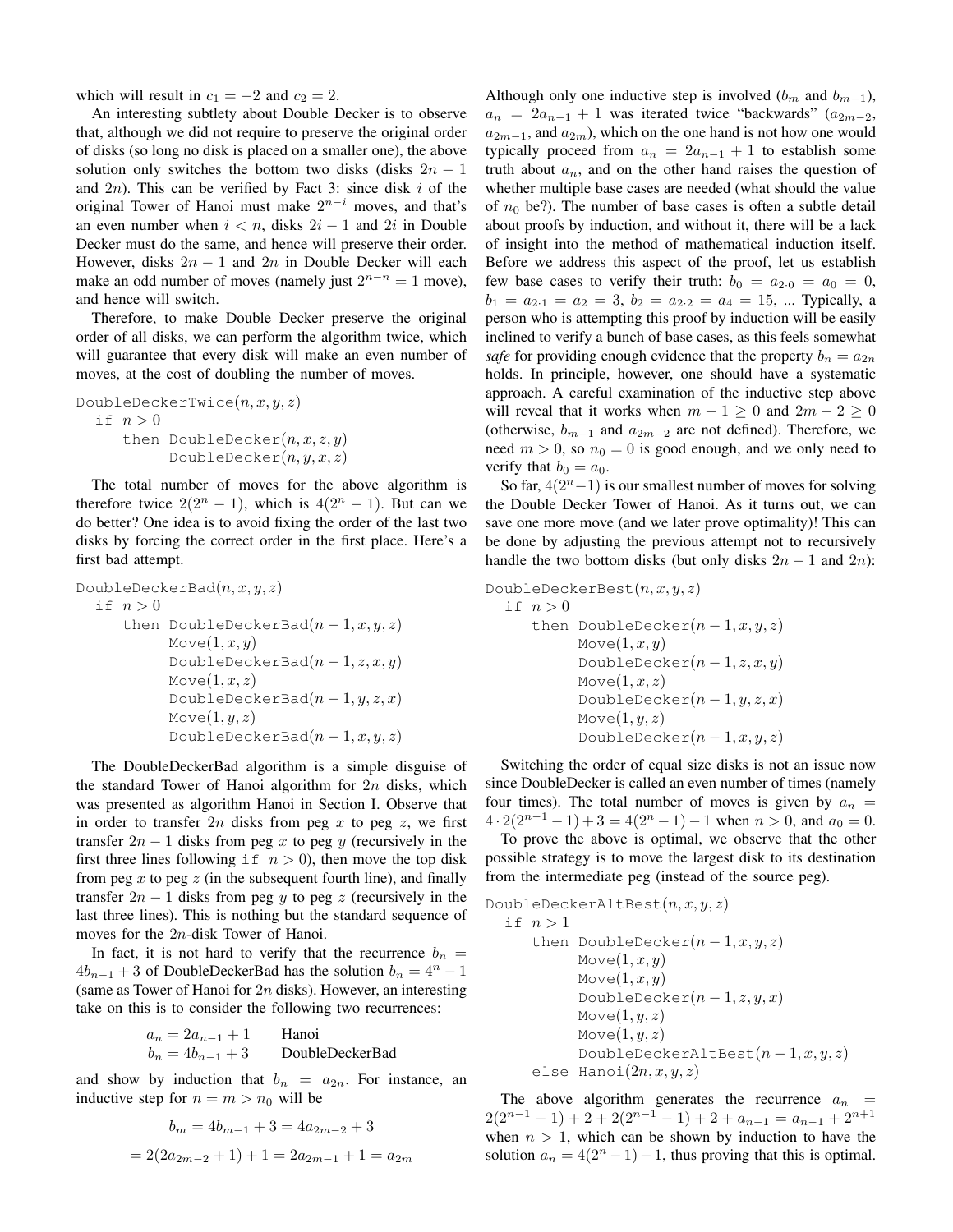The Double Decker can be easily generalized to a k-Decker  $(k > 1)$  with  $a_{n>0} = 2k(2^n - 1) - 1$  moves. A further generalization of  $k$ -Decker in which there are  $k_i$  disks of size  $i$  is also suggested in [3]. It is not hard to show that, based on Fact 3, this generalization requires  $2(\sum_{i=1}^{n} k_i 2^{n-i}) - 1$ moves if  $k_n > 1$ , and  $\sum_{i=1}^n k_i 2^{n-i}$  if  $k_n = 1$ , which is equal to  $2k(2^{n} - 1) - 1$  when  $k_1 = k_2 = \ldots = k_n = k > 1$ , and  $2^n - 1$  if  $k = 1$ .

#### III. MOVE ONE GET SOME FREE

In this variation, we can move the top  $k \in \mathbb{N}$  or fewer disks from a given peg to another simultaneously, and still consider this to be one move. Hence the name Move One Get Some  $(k - 1)$  Free. It is not hard to see that the optimal number of moves can be achieved by (when  $n > 0$ )

$$
a_n = \min_{0 < i \le \min\{k, n\}} 2a_{n-i} + 1
$$
\n
$$
= 2a_{n-\min\{k, n\}} + 1 = 2a_{\max\{n-k, 0\}} + 1
$$

since  $a_n$  must be non-increasing in n and, therefore, it is better to moves simultaneously as many disks as possible when moving the largest to its destination. The above recurrence is simply  $a_n = 2a_{n-k} + 1$  when  $n \ge k$ . As such, we can show that  $a_n = 2^{\lceil n/k \rceil} - 1$ , which amounts to breaking the original stack of disks into  $\lfloor n/k \rfloor$  virtual disks, each consists of k or fewer disks. The algorithm for this variation is shown below:

$$
\begin{array}{ll}\texttt{MoveOneGetSomeFree}(n,x,y,z) \\ \texttt{if} \; n > 0 \\ \texttt{then MoveOneGetSomeFree}(n-k,x,z,y) \\ \texttt{Move(min}{k,n},x,z) \\ \texttt{MoveOneGetSomeFree}(n-k,y,x,z)\end{array}
$$

The proof that  $a_n = 2^{\lceil n/k \rceil} - 1$  is by (strong) induction for  $n = m > n_0$ :

$$
a_m = 2a_{m-k} + 1 = 2(2^{\lceil (m-k)/k \rceil} - 1) + 1
$$

$$
= 2 \cdot 2^{\lceil m/k - 1 \rceil} - 1 = 2 \cdot 2^{\lceil m/k \rceil - 1} - 1 = 2^{\lceil m/k \rceil} - 1
$$

Following the same line of thought from the previous section about the choice of base cases, we must ensure that we verify enough, but not too many. The inductive step requires that  $a_{m-k}$  be defined and thus  $m \geq k$ . So  $n_0 = k - 1$ , which means that we must verify all bases cases for  $n = 0, \ldots, k-1$ .

$$
a_0 = 2^{\lceil 0/k \rceil} - 1 = 1 - 1 = 0
$$
  

$$
a_n = 2^{\lceil n/k \rceil} - 1 = 2 - 1 = 1, \quad n = 1, \dots, k - 1
$$

Therefore, the Move One Get Some  $(k-1)$  Free generalizes the standard Tower of Hanoi (which becomes the special case when  $k = 1$ ). Interestingly, we could also study this general variation of the Tower of Hanoi by solving the recurrence  $a_n =$  $2a_{n-k} + 1$  itself, using the method of characteristic equations. First, we transform the recurrence into a homogeneous one, by subtracting (as outline in Section 1)  $a_n - a_{n-1} = 2a_{n-k}$  $2a_{n-k-1}$ , which yields:

$$
a_n = a_{n-1} + 2a_{n-k} - 2a_{n-k-1}
$$

and the characteristic equation:

$$
x^{k+1} = x^k + 2x - 2
$$

By observing that  $r_0 = 1$  is a root, we can express the characteristic equation as follows:

$$
(x-1)(x^k-2) = 0
$$

and thus the  $k + 1$  (distinct) roots are  $r_0 = 1$ , and  $r_{s+1} =$  $\sqrt{2}e^{i2\pi s/k}$  for  $0 \le s \le k$  (the k<sup>th</sup> roots of 2), where  $e^{i\theta} =$  $\cos \theta + i \sin \theta$ . An example when  $k = 5$  is shown in Figure 3.



Fig. 3. The  $k^{\text{th}}$  roots of 2 when  $k = 5$ :  $r_1 = \sqrt[5]{2}, r_2, \ldots, r_5$ ; and  $r_0 = 1$ . Generated in part by WolframAlpha at https://www.wolframalpha.com [14].

Using the above information about the roots for a given  $k$ , one can construct several interesting proofs by induction (possibly involving the complex numbers). For instance, when  $k = 2$  (Move One Get One Free), we have  $r_0 = 1$ ,  $r_1 = \sqrt{2}$ , and  $r_2 = -\sqrt{2}$ . Given the form  $a_n = c_1 + c_2\sqrt{2}^n + c_3(-\sqrt{2})^n$ with  $a_0 = 0$ ,  $a_1 = 1$ , and  $a_2 = 1$ , we obtain

$$
a_0 = c_1 + c_2 + c_3 = 0
$$
  

$$
a_1 = c_1 + \sqrt{2}c_2 - \sqrt{2}c_3 = 1
$$
  

$$
a_2 = c_1 + 2c_2 + 2c_3 = 1
$$

and  $c_1 = -1$ ,  $c_2 = (1 + \sqrt{2})/2$ ,  $c_3 = (1 -$ √  $2)/2$ , and

$$
a_n = -1 + \frac{1 + \sqrt{2}}{2}\sqrt{2}^n + \frac{1 - \sqrt{2}}{2}(-\sqrt{2})^n
$$

Therefore, one could try to prove by induction the following for  $n \geq 0$ :

$$
2^{\lceil n/2 \rceil} = \frac{1 + \sqrt{2}}{2} \sqrt{2}^n + \frac{1 - \sqrt{2}}{2} (-\sqrt{2})^n
$$

which provides an interesting and not so trivial interplay of the which provides an interesting and not so trivial interplay of the patterns  $2^{\lceil}$  and  $\sqrt{2}$ , but rather intuitive because  $2^{n/2} = \sqrt{2}^n$ . The proof (by strong induction) and the careful choice of base case(s) follow, given  $n = m > n_0$ :

$$
2^{\lceil m/2 \rceil} = 2^{\lceil (m-2)/2 + 1 \rceil} = 2 \cdot 2^{\lceil (m-2)/2 \rceil}
$$

$$
= 2 \left[ \frac{1 + \sqrt{2}}{2} \sqrt{2}^{m-2} + \frac{1 - \sqrt{2}}{2} (-\sqrt{2})^{m-2} \right]
$$

$$
= 2 \left[ \frac{1 + \sqrt{2}}{4} \sqrt{2}^m + \frac{1 - \sqrt{2}}{2(-\sqrt{2})^2} (-\sqrt{2})^m \right]
$$

$$
= \frac{1 + \sqrt{2}}{2} \sqrt{2}^m + \frac{1 - \sqrt{2}}{2} (-\sqrt{2})^m
$$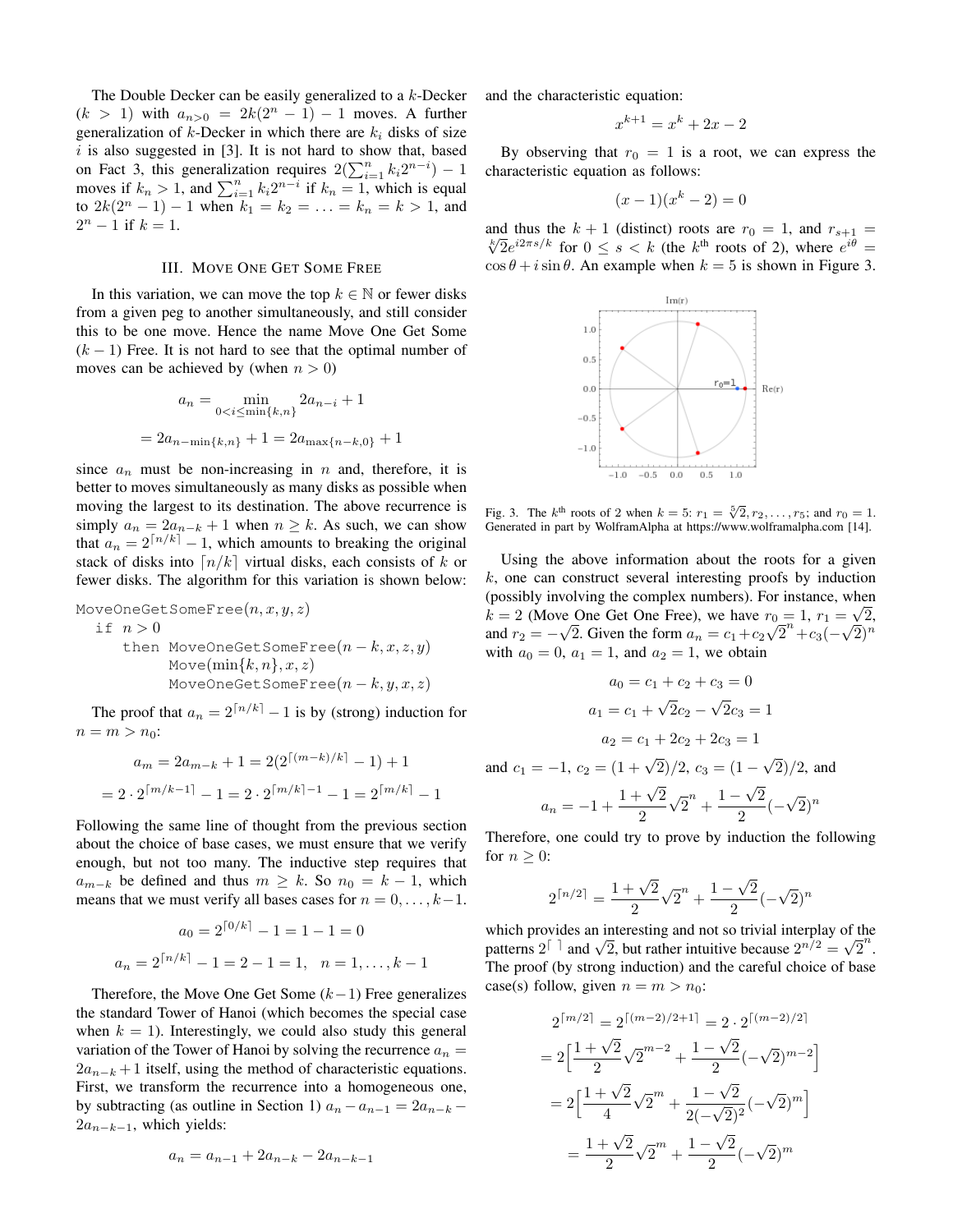and since we must have  $m - 2 \geq 0$  in the inductive step,  $m > 1 = n_0$  so we must establish the base case for  $n = 0$ and  $n = 1$  (which are both true). In general, one can prove in a similar way that the number of moves is

$$
2^{\lceil n/k \rceil} - 1 = 2^{n/k} \sum_{s=0}^{k-1} c_s e^{i2\pi n s/k} - 1
$$

for some appropriate values of  $c_0, \ldots, c_{k-1}$ .

Observe that  $2^{\lceil n/k \rceil}$  is infinitely faster than  $2^n$ , in fact the ratio  $2^{\lceil n/k \rceil}/2^n$  is asymptotically equal to  $2^{-n(k-1)/k}$ , which approaches 0 for large *n* (and a fixed k). By choosing  $k \approx$  $n/\log_2 f(n)$ , where  $1 < f(n) \leq 2^n$ , the number of moves for this version of the Tower of Hanoi grows asymptotically as  $f(n)$ .

Finally, one interesting aspect of this variation is that the number of optimal solutions can be huge. If we denote this number by  $b_n$ , for *n* disks, and let  $r = n \mod k$ , then

$$
b_n = 1 + \sum_{i=r+1+k,0^r}^{\min\{k,n\}} b_{n-i}^2
$$

Therefore,  $b_n = 1$  iff n mod  $k = 0$ . If n mod  $k = k - 1 \neq 0$ , then  $b_n = 1 + b_{n-k}^2$  (and  $b_{k-1} = 1$ ), so this generates the sequence  $1, 2, 5, 26, 677, 458330, \ldots$  for  $n \equiv k-1$ , e.g. for odd n when  $k = 2$ , which can be shown to grow asymptotically as  $(1.225902...)^{2^{(n+1)/k}}$  (https://oeis.org/A003095 [10]).

## IV. RUBBER DISK IN THE WAY

In this variation, and in addition to the stack of  $n$  disks, there is a rubber disk initially placed through one of the two other pegs as shown in Figure 4. The rubber disk is *rubbery* and light so it can sit on any disk, but only disks  $1, \ldots, k$ where  $k \in \{0\} \cup \mathbb{N}$  can appear above the rubber disk (when  $k = 0$  no disk can sit on top of the rubber disk). At any point in time, however, all disks must represent a legitimate Tower of Hanoi state, i.e. respecting proper placement of disk sizes once the rubber disk has been ignored and taken out of the picture. The goal of this variation, called Rubber Disk in The Way, is to transfer the entire stack of disks to another peg and end up with the rubber disk on its original peg (with nothing on top or below).



Fig. 4. Rubber disk in the way,  $n = 4$ 

It is not immediately obvious how one could benefit from placing a disk on top of the rubber disk (e.g. when  $k > 0$ ). For instance, a trivial solution, though not optimal since it ignores  $k$ , is to first move the rubber disk on top of the initial stack of height  $n$ , then treat the resulting problem as one instance of Tower of Hanoi with  $n+1$  disks, where the rubber disk plays to role of disk 1 (the smallest). Finally, the rubber disk (still on top of the stack) is moved to its original peg. This explicitly requires  $1 + (2^{n+1} - 1) + 1 = 2^{n+1} + 1$  moves (which can still be optimized because the first and last moves of the rubber disk may be redundant, so to be exact, we have  $2(2^{n} - 1) - 1$ and  $2(2^{n} - 1) + 1$  moves for odd and even *n*, respectively). Since the above solution makes no use of  $k$  (in fact it treats k as 0), then can we do better? Well, if  $k > n - 1$ , then we can simply transfer the stack of n disks in  $2^n - 1$  moves with the standard Hanoi algorithm while keeping the rubber disk in place at all times. Therefore, we must use  $k$  somehow, and the optimal number of moves will vary asymptotically in  $[2^n, 2 \cdot 2^n]$ .

We first present a non-optimal algorithm that guarantees an asymptotic  $(2 - \frac{1}{2^{\alpha - 1}})2^n$  number of moves, where  $0 < \alpha =$  $n - k \leq n$ . To keep the illustration simple, we assume that the original stack of  $n$  disks will end up on some peg and the rubber disk on another (not necessarily its original peg). As this can be fixed by at most two additional moves,  $2$  the asymptotic behavior is preserved. In addition, we use  $n$  as an argument within the recursive function RubberDiskInTheWay, as well as a global parameter (in Forward).

$$
\begin{array}{ll}\text{RubberDiskInTheWay}(n,x,y,z)\\ \text{if } n > k\\ \text{then Hanoi}(k,x,z,y)\\ (y,z) \leftarrow \text{Forward}(k+1,x,y,z)\\ \text{Move}(1,x,z)\\ (x,y) \leftarrow \text{Backward}(n-1,x,y,z)\\ \text{Hanoi}(k,y,x,z)\\ \text{else Hanoi}(n,x,y,z)\end{array}
$$

```
Forward(h, x, y, z)if h < nthen Move(1, x, z)\text{Hanoi}(h, y, x, z)return Forward(h+1, x, z, y)return (y, z)
```

$$
\begin{array}{ll}\n\text{Backward}(h, x, y, z) \\
\text{if } h > k \\
\text{then Hanoi}(h, y, z, x) \\
& \text{Move}(1, y, z) \\
\text{return Backward}(h - 1, y, x, z) \\
\text{return } (x, y)\n\end{array}
$$

The algorithm above works by first placing the top  $k$  disks on the rubber disk (first call to Hanoi in RubberDiskInThe-Way) to make a stack of height  $k+1$ , then gradually grow the height of that stack to n (using Forward) until disk  $n$  is free to move. After moving disk  $n$ , we gradually shrink the height of the stack from *n* down to  $k + 1$  (using Backward) to pile up the  $n-k$  largest disks (thus moving  $n-k-1$  disks on top of disk *n*). Finally, we transfer the  $k$  disks that sit above the

<sup>&</sup>lt;sup>2</sup>An initial move of the rubber disk to the other empty peg will produce the symmetric solution. In addition, one last move of the rubber disk can ensure its proper positioning.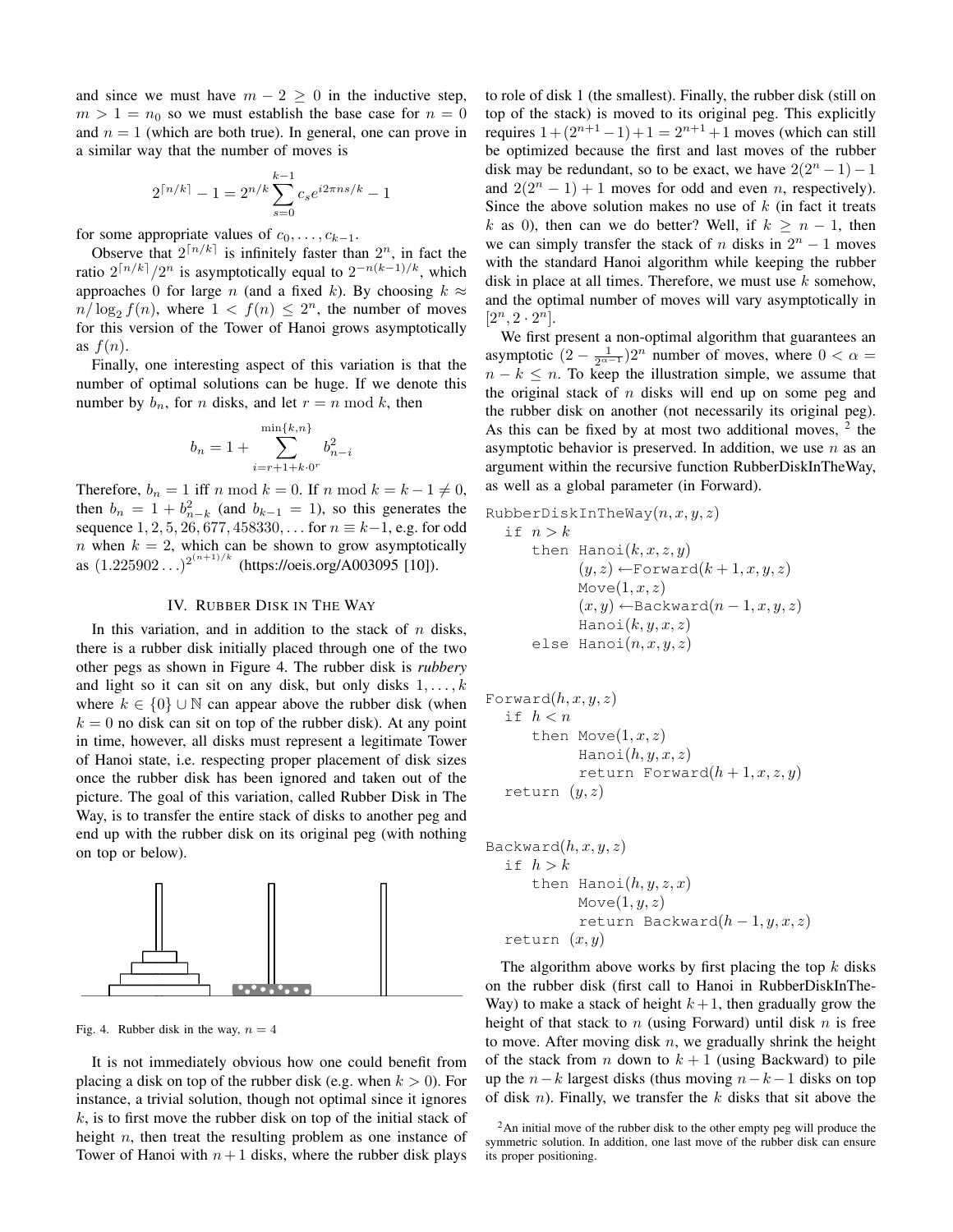rubber disk (second call of Hanoi in RubberDiskInTheWay), leaving the rubber disk free.

It is easy to see that RubberDiskInTheWay contributes asymptotically  $2 \cdot 2^k$  moves through its two calls to Hanoi, and

$$
[1 + (2^{k+1} - 1)] + [1 + (2^{k+2} - 1)] + \ldots + [1 + (2^{n-1} - 1)]
$$

moves through each of the Froward and Backward algorithms, resulting in a total of

$$
2(2k + 2k+1 + ... + 2n-1) = 2k+1 + 2k+2 + ... + 2n
$$

moves (asymptotically). Perhaps one of the famous proofs by induction pertains to power series, so we can easily prove (by induction) our result stated earlier for  $n > k$  (recall  $\alpha = n-k$ ).

$$
2^{k+1} + \ldots + 2^n = \left(2 - \frac{1}{2^{\alpha - 1}}\right)2^n
$$

The inductive step for  $n = m > n_0$  proceeds as follows:

$$
2^{k+1} + \dots + 2^m = (2^{k+1} + \dots + 2^{m-1}) + 2^m
$$

$$
= \left(2 - \frac{1}{2^{m-1-k-1}}\right)2^{m-1} + 2^m = 2^m + 2^m - \frac{2^{m-1}}{2^{m-1-k-1}} =
$$

$$
2 \cdot 2^m - \frac{2^m}{2^{m-k-1}} = \left(2 - \frac{1}{2^{m-k-1}}\right)2^m
$$

Now let us articulate the base case. Since we had to isolate one term in the above sum (namely  $2^m$ ), the inductive step should work as long as the sum has at least that one term and, therefore, m must satisfy  $m \geq k + 1$ . So  $m > k = n_0$ and hence we must verify the base case for  $n = k$ . But since the statement of the proven property requires  $n > k$ , such a base case is not valid. How do we handle this subtlety? Well, the inductive step still works if  $m > k + 1$ , so we could set  $n_0 = k + 1$  and verify the base case for all  $n \leq k + 1$ . But since  $n > k$ , the base case for  $n = k + 1$  is all we need, which states that  $2^{k+1} = (2 - \frac{1}{2^{1-1}})2^{k+1}$  (true).

In light of the above discussion, when a condition like  $n > k$ is not stated explicitly, do we face an endless search for a base case? The answer is, of course, "No" because one has to know something about what is being proved. A statement such as the above requires a condition for it to be true. On the other hand, if the truth of it cannot be established, then the failure of the base case is exactly what we want.

One can interpret the solution presented above as wedging the rubber disk en route in its "correct" relative position below the top k and above the remaining  $n - k$  disks. Therefore, we seem to be solving for a setting in which disk  $k + 1$  was magically pulled away from the stack and placed on a separate peg, and must remain there after the transfer. Intuitively, pulling the smallest disk away does not affect the asymptotic number of moves, while pulling the largest disk away reduces that asymptotic number by half (with the general number of moves being anywhere between the two bounds).

However, the algorithm still does not benefit from the fact that the rubber disk itself can be placed anywhere. Therefore, we can do even better! In fact, the optimal solution is not that hard to conceive. The trick is to virtually consider the rubber disk and the smallest  $k$  disks as one entity (which can assume two configurations, either rubber disk on top of  $k$  disks, or  $k$ 

disks on top of rubber disk). This entity represents the smallest disk in a Tower of Hanoi instance with  $n-k+1$  disks, where this smallest disk requires  $1 + (2<sup>k</sup> - 1) = 2<sup>k</sup>$  moves to move once. By Fact 3, it is then easy to see that the total number of moves is asymptotically  $2^{k}(2^{n-k}) + 2^{n-k} = 2^{n} + 2^{n-k}$ , since the smallest disk must move  $2^{n-k}$  times. Therefore, the optimal number of moves is asymptotically  $(2 - \frac{2^k - 1}{2^k})2^n$ .

We end this section with a funny recursive algorithm for the Rubber Disk in The Way variation, for the sake of illustrating how a "seemingly good" solution might not work out nicely after all:

KeepMovingIt(
$$
n, x, y, z
$$
)

\nif  $n > 0$ 

\nthen  $\text{Move}(1, y, z)$  (rubber)

\nKeepMovingIt( $n - 1, x, z, y$ )

\nMove(1, z, y) (rubber)

\nMove(1, x, z)

\nMove(1, y, x) (rubber)

\nKeepMovingIt( $n - 1, y, x, z$ )

\nMove(1, x, y) (rubber)

There is a nice symmetry to the solution and, in addition, observe that by ignoring the rubber moves in the above description, the algorithm will be exactly that of a standard Tower of Hanoi. Unfortunately, the recurrence  $a_n = 2a_{n-1}+5$ is not as good. By changing the recurrence into a homogeneous one (with the same technique used so far), we obtain  $a_n =$  $3a_{n-1} - 2a_{n-2}$ , with the characteristic equation  $x^2 = 3x - 2$ , and  $r_1 = 1$  and  $r_2 = 2$  as the two distinct roots. Therefore, we conclude that  $a_n = c_1 + c_2 2^n$ . Now,

$$
a_0 = c_1 + c_2 = 0
$$

$$
a_1 = c_1 + 2c_2 = 1
$$

$$
a_2 = c_1 + 4c_2 = 7
$$

where  $a_0$  and  $a_1$  correspond to trivial solutions, and  $a_2$  is obtained from the recurrence  $a_2 = 2a_1 + 5 = 7$  (already an indication that our solution is not optimal). A common mistake here is to use  $a_0$  and  $a_1$  to solve for  $c_1$  and  $c_2$ , and obtain  $a_n = 2^n - 1$  (as good as plain old Hanoi!). Indeed,  $a_0$  and  $a_1$  cannot be used as the base to solve for  $c_1$  and  $c_2$  because  $a_1 \neq 2a_0 + 5$ , a result of the solution not being optimal (the same is true for  $a_0$  and  $a_2$  since  $a_2 \neq 3a_1-2a_0$ . Therefore, we should use  $a_1$  and  $a_2$  instead, to obtain  $c_1 = -5$ ,  $c_2 = 3$ , and  $a_n = 3 \cdot 2^n - 5$  (and observe that this does not satisfy  $a_0$ ). This is outside the asymptotic range  $[2^n, 2 \cdot 2^n]$ , as expected. The sequence  $a_{n>1} \mod 10$  cycles through 1, 7, 9, and 3 (same as DoubleDecker but shifted), which can be easily proved by induction (Hanoi cycles through 1, 3, 7, and 5).

## V. EXPLODING TOWER OF HANOI

We now consider an Exploding Tower of Hanoi. In this variation, if the largest remaining disk becomes free with nothing on top, it explodes and disappears. The goal is to make the whole tower disappear. For instance,  $a_n = 0$  when  $n \leq 1$  (with either no disks or one free disk). With two disks, once the smallest is moved, the largest disk becomes free and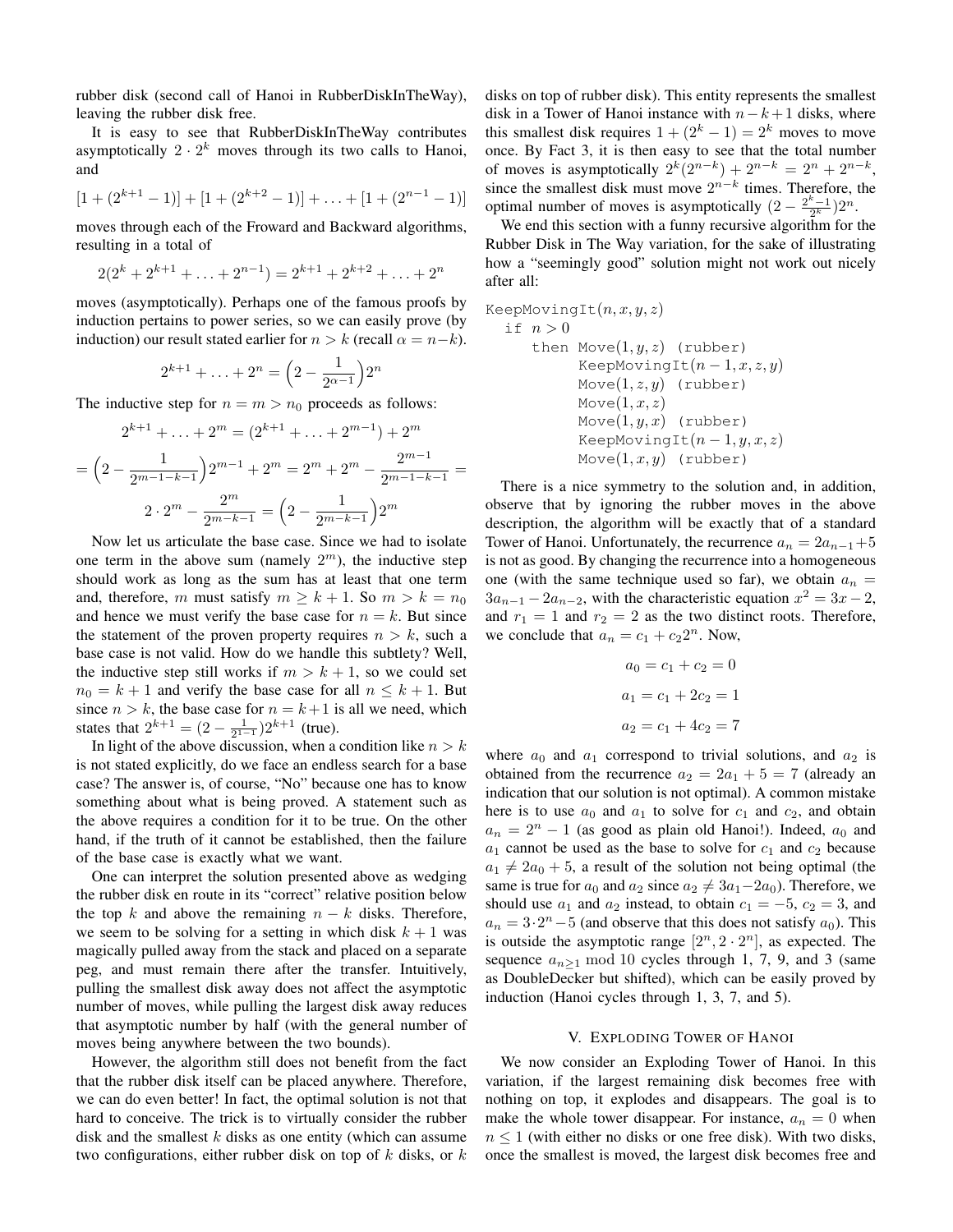explodes, so the smallest, being now the largest remaining free disk, will follow, resulting in  $a_2 = 1$ . Similarly, it is not hard to see that  $a_3 = 2$ . The optimal solution can be derived as follows: To free the largest disk, one must move the second largest, which as illustrated for the case of  $n = 2$ , will also explode. Observe that no disks can explode prior to the largest. Therefore, we first transfer  $n-2$  disks to some peg, then move the second largest disk to another, hence freeing two disks for two explosions at once, and finally repeat the solution for the remaining  $n - 2$  disks.

Exploding $(n, x, y, z)$ if  $n > 1$ then Hanoi $(n-2, x, z, y)$  $Move(1, x, z)$ *disks* n *and* n − 1 *explode* Exploding $(n-2, y, x, z)$ 

Given this algorithm, we establish the recurrence:

$$
a_n = a_{n-2} + 2^{n-2}
$$

and change it into a homogeneous one by annihilation of  $2^{n-2}$ as follows:

$$
a_n = a_{n-2} + 2^{n-2}
$$

$$
2 \cdot a_{n-1} = 2 \cdot a_{n-3} + 2 \cdot 2^{n-3}
$$

$$
a_n - 2a_{n-1} = a_{n-2} - 2a_{n-3}
$$

to finally obtain  $a_n = 2a_{n-1} + a_{n-2} - 2a_{n-3}$  and the characteristic equation  $x^3 = 2x^2 + x - 2$ . By observing that  $r_1 = 1$  is a root, we express the characteristic equation as  $(x-1)(x<sup>2</sup> - x - 2) = 0$  and solve the quadratic equation for the other two roots. The three distinct roots will be  $r_1 = 1$ ,  $r_2 = -1$ , and  $r_3 = 2$ . Therefore,  $a_n = c_1 + c_2(-1)^n + c_32^n$ , and since

$$
a_0 = c_1 + c_2 + c_3 = 0
$$

$$
a_1 = c_1 - c_2 - 2c_3 = 0
$$

$$
a_2 = c_1 + c_2 + 4c_3 = 1
$$

we have  $c_1 = -1/2$ ,  $c_2 = 1/6$ , and  $c_3 = 1/3$ . Finally,

$$
a_n = \frac{(-1)^n + 2^{n+1} - 3}{6}
$$

So the Exploding Tower of Hanoi is asymptotically three times as fast as the Tower of Hanoi. An interesting aspect of this solution, and more generally solutions to recurrences for integer sequences, is the ability to generate statements related to divisibility that are suitable for proofs by induction. For instance, an immediate thought is to prove (by induction) that  $(-1)^n + 2^{n+1} - 3$  is a multiple of 6, as follows for  $n = m$  $n_0$ :

$$
(-1)^m + 2^{m+1} - 3 = (-1)^{m-2} + 4 \cdot 2^{m-1} - 3
$$

$$
= [(-1)^{m-2} + 2^{m-1} - 3] + 3 \cdot 2^{m-1} = 6k + 6 \cdot 2^{m-2}
$$

The above (strong) induction requires that  $2^{m-2}$  is an integer so  $m - 2 \ge 0$ , and thus  $m > 1 = n_0$ . So we must verify the base case for  $n = 0$  and  $n = 1$ , both of which are true.

Iterating  $a_{n>0}$  produces the following integer sequence  $0, 0, 1, 2, 5, 10, 21, 42, 85, 170, \ldots$  (https://oeis.org/A000975 [10]), with  $a_n = 2a_{n-1}$  if n is odd, and  $a_n = 2a_{n-1} + 1$  if n is even (and  $n > 0$ ). This property can be proved by induction using the recurrence we derived earlier. The inductive step for  $n = m > n_0$  works as follows:

$$
a_m = 2a_{m-1} + a_{m-2} - 2a_{m-3} = 2a_{m-1} + [a_{m-2} - 2a_{m-3}]
$$

which is  $2a_{m-1} + 0$  if  $m - 2$  (and m) is odd, and  $2a_{m-1} + 1$ if  $m - 2$  (and m) is even. Since the inductive step requires that  $m - 3 \ge 0$ , i.e.  $m > 2 = n_0$ , we must verify the base case for  $n = 1$  and  $n = 2$ , which are both true since  $a_1 = 2a_0$ and  $a_2 = 2a_1 + 1$ .

The above property means that  $a_{n\geq 1}$  is the  $n^{\text{th}}$  non-negative integer for which the binary representation consists of alternating bits. Therefore, when  $n \geq 2$ , this alternation starts with 1 and has exactly  $n - 1$  bits, making it super easy to write down  $a_n$  in binary (for Hanoi,  $a_n$  consists of n bits that are all 1s). <sup>3</sup> This is another nice candidate for a proof by induction, for  $n = m > n_0$ :

The number  $a_{m-1}$  has  $m-2$  alternating bits starting with 1. If m is odd (so is  $m - 2$ ), then  $a_{m-1}$  has an odd number of bits thus ending with 1, and  $a_m = 2a_{m-1}$  shifts the bits of  $a_{m-1}$  and adds 0. If m is even (so is  $m-2$ ), then  $a_{m-1}$  has an even number of bits thus ending with 0, and  $a_m = 2a_{m-1} + 1$ shifts the bits of  $a_m$  and adds 1. In both cases,  $a_m$  has  $m-1$ alternating bits starting with 1.

The working of this inductive step relies on  $a_{m-1}$  having at least one 1 bit in its binary representation; therefore, we need  $m - 2 \ge 1$  or  $m > 2 = n_0$ . This means  $n = 2$  must be our base case and, indeed,  $a_2 = 1$  has an alternating pattern of  $2 - 1 = 1$  bit starting with 1.

Finally, it is worth noting here that this is one of the few Tower of Hanoi variations where the optimal number of moves can be even  $(a_{n\geq 1} \mod 10)$  cycles through 0, 1, 2, and 5).

## VI. THE PIVOT

In this variation, called the Pivot Tower of Hanoi, only two types of moves will be allowed. Either the smallest disk (disk 1) is moved to any peg, or some disk and the smallest exchange places (and this is considered to be one move). Therefore, except for the smallest disk, disks can only move by *pivoting* around disk 1, hence the name of this variation. Of course, we still require that, by pivoting, a disk cannot be placed on a smaller one. So, for instance, only the disk on top of a stack can be exchanged with the smallest.

It is not immediately clear why this variation can be solved. But it can, since every move of disk  $i \neq 1$  to peg x can be emulated by moving disk 1 to peg  $x$  then making the exchange with disk  $i$ , and in fact, the solution can be even faster than the original Tower of Hanoi; the main focus will be on a proof by induction.

First we observe that the optimal solution for the Tower of Hanoi is an *alternating Hanoi* sequence of moves in which

<sup>&</sup>lt;sup>3</sup>The recurrence  $a_n = a_{n-2} + 2^{n-2}$  already suggests that  $a_n$  is either a sum of consecutive even powers of 2, or a sum of consecutive odd powers of 2, hence the alternating bit pattern.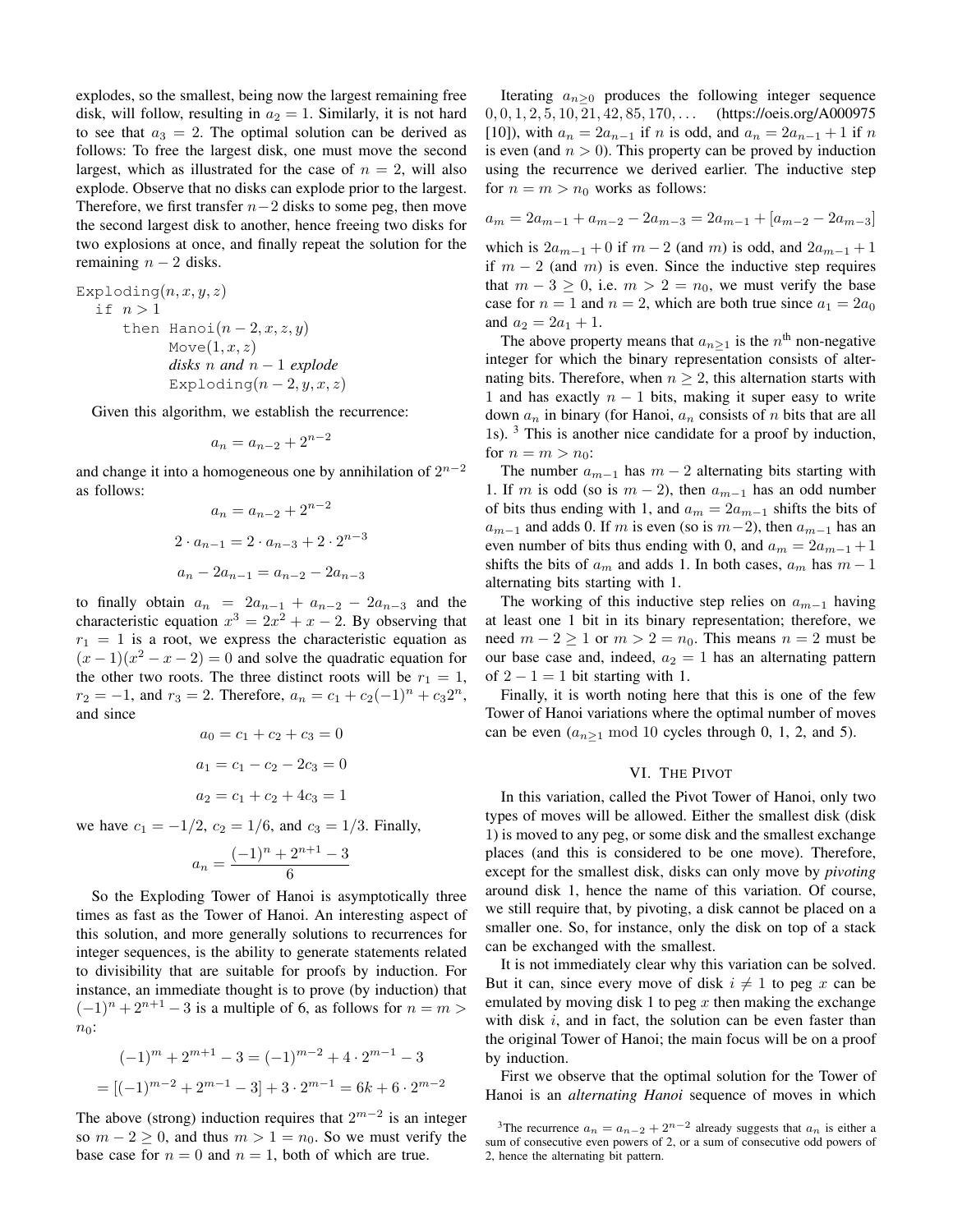

Fig. 5. Pivot Tower of Hanoi for  $n = 5$ , the disk on top of a stack can be exchanged with the smallest.

the smallest disk is involved in every other move. This can be seen from Fact 3: Since disk 1 makes  $2^{n-1}$  moves, there are  $2^{n-1} - 1$  moves of the other disks (for a total of  $2^n - 1$ ) moves). With the solution being optimal, we never move the smallest disk twice in a row, so the  $2^{n-1}$  moves of disk 1 must perfectly interleave the rest, and we have an alternating sequence of moves (starting with the smallest disk). Similarly, an *alternating Pivot* sequence for the Pivot Tower of Hanoi is a sequence of moves that alternate between moving disk 1 (also the starting move) and pivoting a disk (exchanging it with disk 1). We will say that two alternating sequences are *equivalent* if they result in the same placement of all disks, except possibly for the smallest (disk 1). We are now ready for a proof by induction for the following:

*(H2P) Every alternating Hanoi sequence of length* l *has an equivalent alternating Pivot sequence of length at most* l*, and (P2H) every alternating Pivot sequence of length* l *has an equivalent alternating Hanoi sequence of length at most* l.

An inductive step can proceed as follows for  $l = k > l_0$ :

(H2P) Given an alternating Hanoi sequence  $h_1, \ldots, h_k$ , if  $h_k$  is a move of disk 1, then consider the alternating Pivot sequence equivalent to  $h_1, \ldots, h_{k-1}$ ; this alternating Pivot sequence of length at most  $k - 1$  is also equivalent to  $h_1, \ldots, h_k$  (since the last move is for disk 1). If  $h_k$  is a move of disk  $i \neq 1$  to peg x, then consider the alternating Pivot sequence equivalent to  $h_1, \ldots, h_{k-2}$ ; we can assume that this alternating Pivot sequence of length at most  $k - 2$  ends with pivoting, otherwise we can simply drop the last move of disk 1 only to make the sequence even shorter. Therefore, we can extend  $p_1, \ldots, p_{k-2}$  by first moving disk 1 to peg x, then exchanging disk  $i$  with disk 1 (pivoting), to produce an alternating Pivot sequence equivalent to  $h_1, \ldots, h_k$  of length at most  $(k - 2) + 2 = k$ .

(P2H) Given an alternating Pivot sequence  $p_1, \ldots, p_k$ , if  $p_k$  is a move of disk 1, then consider the alternating Hanoi sequence equivalent to  $p_1, \ldots, p_{k-1}$ ; this alternating Hanoi sequence of length at most  $k-1$  is also equivalent to  $p_1, \ldots, p_k$ (since the last move is for disk 1). If  $p_k$  is an exchange of disk i on peg x with disk 1 on peg y, then consider the alternating Hanoi sequence equivalent to  $p_1, \ldots, p_{k-2}$ ; we can assume that this alternating Hanoi sequence of length at most  $k - 2$  ends with a move for some disk  $j \neq 1$ , otherwise we can simply drop the last move of disk 1 only to make the sequence even shorter. Therefore, we can extend  $h_1, \ldots, h_{k-2}$ by first moving disk 1 to peg  $z$  (if it's not already there), then moving disk  $i$  from peg  $x$  to peg  $y$ , to produce an alternating Hanoi sequence equivalent to  $p_1, \ldots, p_k$  of length at most  $(k-2)+2=k.$ 

Since the (strong) inductive step requires  $k - 2 \geq 0$  (the length of the empty sequence), we must have  $k > 1 = l_0$  and hence verify the base case for  $l = 0$  and  $l = 1$ , which are both true because the empty sequence (of length zero) is equivalent to any alternating (Hanoi or Pivot) sequence of length  $l \leq 1$ , in which only the smallest disk can move.

The equivalence of alternating sequences (we only need H2P) implies that the first  $2^n - 2$  moves (excluding the last move of disk 1) in the optimal solution of the Tower of Hanoi have an equivalent alternating sequence of moves for the Pivot Tower of Hanoi. Adding one last move of the smallest disk positions it correctly on top of the stack for a total of at most  $2<sup>n</sup> - 1$  moves. But how fast is the optimal solution for the Pivot Tower of Hanoi if we do not require the sequence of moves to be alternating (we have no choice but to alternate in the Tower of Hanoi)?

A quick exploration reveals that, for the Pivot Tower of Hanoi,  $a_0 = 0$ ,  $a_1 = 1$ ,  $a_2 = 3$ ,  $a_3 = 7$  (so far matching the Tower of Hanoi), and  $a_4 = 13$  (as opposed to  $a_4 = 15$  for the Tower of Hanoi). To gain some insight into the recurrence, an optimal solution must transfer the top  $n - 1$  disks but without placing the smallest on top of the stack, so that it can be used for pivoting to move the largest disk to its destination. This maneuver results in a stack of  $n-2$  disks with disk 1 separated from the stack, which implies that the solution for  $n-1$  disks needs to be repeated, except that the first move is now provided for free! This suggests that the recurrence is  $a_n = (a_{n-1} - 1) + 1 + (a_{n-1} - 1) = 2a_{n-1} - 1$ . However, depending on the value of  $n$ , the separation of the smallest disk might not place it on a favorable peg; for instance, disk 1 can end up sitting on top of disk n (with disks  $2, \ldots, n-1$ ) forming a stack). So we require an extra move before we can pivot disk  $n$  to its destination. But this will place disk 1 back on the same peg, so we require yet another extra move to carry out the remainder of the solution. As it turns out for  $n \geq 3$ ,  $a_n = 2a_{n-1} - 1$  when n is even, and  $a_n = 2a_{n-1} - 1 + 2 = 0$  $2a_{n-1} + 1$  when *n* is odd.

```
Pivot(n, x, y, z, NolstMv = False, FrstMvFree = False)if n > 2then Pivot(n-1, x, z, y, True, FrstMvFree)if n \equiv 1 \pmod{2}then Move(1, x, z)Exchange(n)if n \equiv 1 \pmod{2}then Move(1, x, z)Pivot(n-1, y, x, z, NolstMv, True)if n=2then if not FrstMvFreethen Move(1, x, z)Exchange(n)if not NoLstMv
               then Move(1, x, z)if n=1then if not NoLstMv and not FrstMvFreethen Move(1, x, z)
```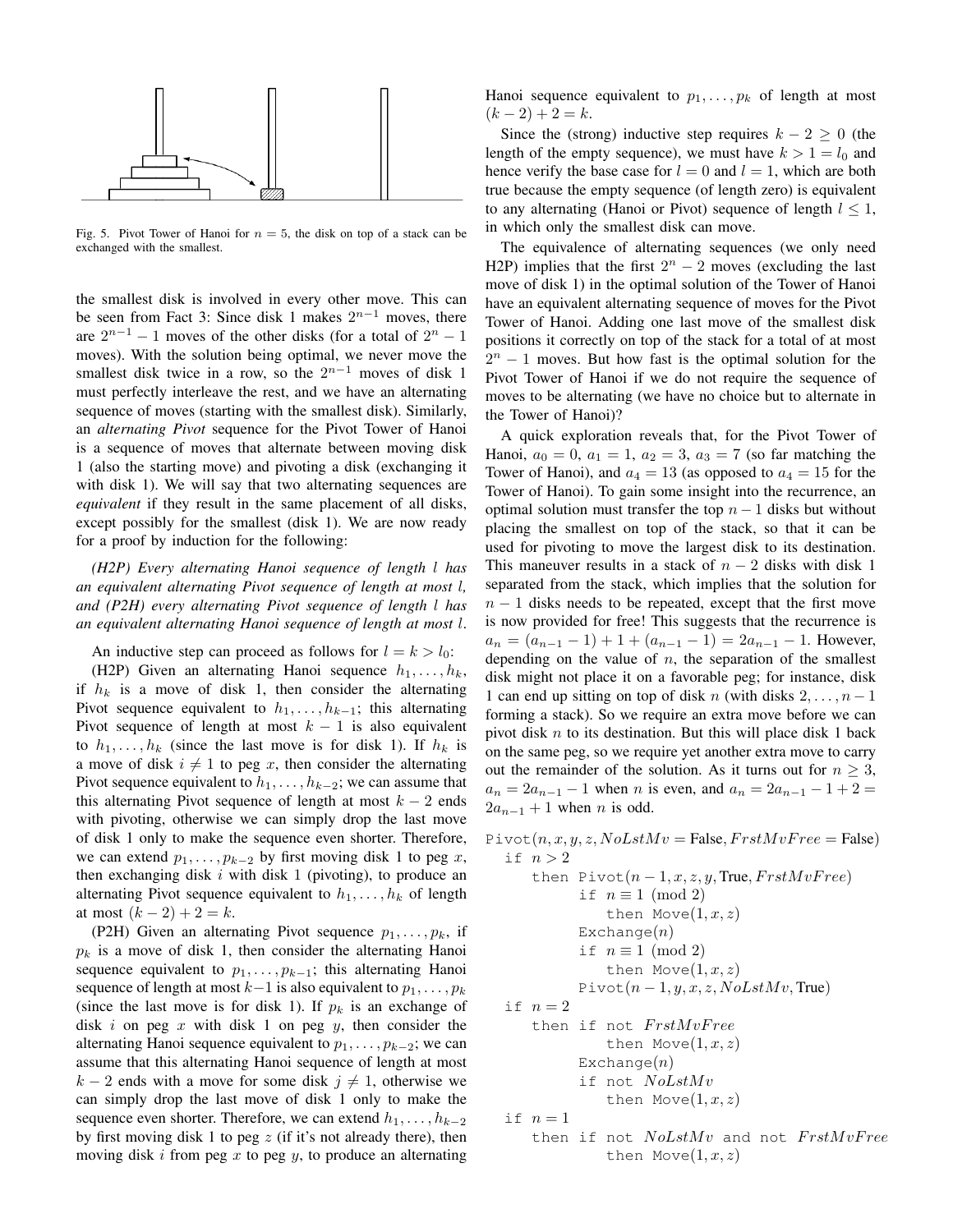To annihilate the extra term in the non-homogeneous recurrence, we find

$$
a_n + a_{n-1} = 2a_{n-1} + 2a_{n-2}
$$

to yield  $a_n = a_{n-1} + 2a_{n-2}$  and the characteristic equation  $x^2 = x + 2$  with roots  $r_1 = 2$  and  $r_2 = -1$ . So  $a_n =$  $c_1 2^n + c_2(-1)^n$ . Since our recurrence works for  $n \geq 3$ , we now have:

$$
a_2 = 4c_1 + c_2 = 3
$$

$$
a_3 = 8c_1 - c_2 = 7
$$

with  $c_1 = 5/6$  and  $c_2 = -1/3$ . Therefore, when  $n \geq 2$ :

$$
a_n = \frac{5 \cdot 2^n - 2(-1)^n}{6}
$$

So the Pivot Tower of Hanoi is asymptotically 6/5 times as fast as the Tower of Hanoi. It is worth noting here that the number of exchanges satisfy, for  $n \geq 1$ ,  $e_n = 2e_{n-1} + 1$ , with  $e_1 = 0$ ; thus  $e_n = 2^{n-1} - 1$  for  $n \ge 1$ , which means  $\lim_{n\to\infty} e_n/a_n = 3/5$ , so exchanges make about a 3/5 fraction of the total number of moves (as opposed to half in the trivial alternating solution).

As in the previous section, the expression for  $a_n$  suggests to prove by induction that  $5 \cdot 2^n - 2(-1)^n$  is a multiple of 6 when  $n \geq 1$ . The inductive step for  $m > n_0$  proceeds as following:

$$
5 \cdot 2^{m} - 2(-1)^{m} = 5 \cdot 4 \cdot 2^{m-2} - 2(-1)^{m-2}
$$

$$
= [5 \cdot 2^{m-2} - 2(-1)^{m-2}] + 15 \cdot 2^{m-2} = 6k + 6 \cdot 5 \cdot 2^{m-3}
$$

For this strong induction we need  $2^{m-3}$  to be an integer, so  $m > 2 = n_0$ . Therefore,  $n = 1$  and  $n = 2$  must be verified as (and hence are) the base cases.

Finally, we observe that iterating  $a_{n\geq 0}$ produces the following integer sequence:  $0, 1, 3, 7, 13, 27, 53, 107, 213, 427, 853, 1707, \ldots$ 

(https://oeis.org/A048573 [10]). Therefore, starting with  $n = 2$ ,  $a_n \mod 10$  alternates between 3 and 7, and starting with  $n = 3$ ,  $a_n \mod 100$  cycles through 7, 13, 27, and 53. These properties can also be proved by induction.

## VII. BEAM ME UP SCOTTY! (THE FIBONACCI TOWER)

For our last variation, we consider one called Beam Me Up Scotty, in which disk i for  $1 < i < n$  is *teleported* for free between the two disks  $i - 1$  and  $i + 1$ , whenever the former is sitting directly on top of the latter.  $4$  This seamless teleport, which does not count among the moves, stands behind the borrowed name of this variation from a phrase in popular culture on Star Trek (even though captain James Kirk never really uttered that phrase) [6].

The solution to this variation will relate the number of moves in a Tower of Hanoi game to the Fibonacci numbers. As usual, we must (recursively) transfer the top  $n - 1$  disks first, then move the largest disk to its destination, and finally transfer  $n - 2$  disks (recursively) on top of the largest; the  $(n-1)$ <sup>st</sup> disk will benefit from the free teleport between disks  $n-2$  and n. Obviously, when  $n \leq 2$ , no disk can benefit from any teleport. The algorithm is shown below, and gives the recurrence  $a_n = a_{n-1} + a_{n-2} + 1$ , for  $n > 2$ .

BeamMeUpScotty(n, x, y, z)

\nif 
$$
n > 2
$$

\nthen  $BeanMeUpScotty(n-1, x, z, y)$ 

\nMove(1, x, z)

\nBeanMeUpScotty(n-2, y, x, z)

\ndisk  $n-1$  will be teleported

\nelse  $Hanoi(n, x, y, z)$ 

Iterating  $a_{n\geq 0}$  produces the integer sequence  $0, 1, 3, 5, 9, 15, 25, 41, \ldots$  that, starting with  $a_1$ , coincides with Leonardo numbers (https://oeis.org/A001595 [10]). For  $n > 0$ , we can show that  $a_n = 2F_{n+1} - 1$ , by induction for  $n = m > n_0$ :

$$
a_m = a_{m-1} + a_{m-2} + 1 = 2F_m - 1 + 2F_{m-1} - 1 + 1
$$

$$
= 2(F_m + F_{m-1}) - 1 = 2F_{m+1} - 1
$$

Since the recurrence is defined for  $n > 2$ , the above (strong) inductive step requires  $m > 2$  (also  $m - 2 \ge 0$  so that  $a_{m-1}$ ,  $a_{m-2}$ , and  $F_{m-1}$  are all defined). Therefore,  $m > 2 = n_0$ , and the base case must be verified for  $n = 1$  and  $n = 2$ . Indeed,  $a_1 = 1 = 2F_2 - 1$  and  $a_2 = 3 = 2F_3 - 1$ .

Solving the recurrence  $a_n = a_{n-1} + a_{n-2} + 1$  using  $a_n$  –  $a_{n-1} = a_{n-1} - a_{n-3}$  and the characteristic equation  $x^3 =$  $2x^2 - 1$ , which is  $(x - 1)(x^2 - x - 1) = 0$ , will result in

$$
a_n = \frac{2}{\sqrt{5}} \Big[ \phi^{n+1} - (1 - \phi)^{n+1} \Big] - 1
$$

for  $n > 0$  and can also be proved by induction, where  $\phi = (1 + \sqrt{m})^2$  $\sqrt{5}/2$  is the golden ratio (in fact this solution is exactly the expression for  $2F_{n+1} - 1$  obtained by solving the recurrence for Fibonacci numbers).

Interestingly, one can easily show that the number of teleports also satisfies the recurrence  $t_n = t_{n-1} + t_{n-2} + 1$ for  $n > 2$  with  $t_0 = t_1 = t_2 = 0$ , giving  $t_n = F_n - 1$ for  $n > 0$ . Therefore, if we were to add the number of moves and the number of teleports for  $n > 0$  we obtain  $a_n + t_n = 2F_{n+1} - 1 + F_n - 1 = F_{n+3} - 2.$ 

Another interesting observation is that the solution to this variation is infinitely faster (in the asymptotic sense) than the original Tower of Hanoi (a feature that is shared only with Move One Get Some Free variation that can explicitly move multiple disks simultaneously). This can be seen from the fact that  $a_n \approx -1 + 2\phi^{n+1}/\sqrt{5}$  for large *n* and that

$$
\lim_{n \to \infty} \frac{2\phi^{n+1}}{\sqrt{5} \cdot 2^n} = 0
$$

It is worth noting here that if disk  $n$  is also allowed to be teleported under disk  $n - 1$  whenever disk  $n - 1$ makes a move, then  $a_{n\geq 0}$  becomes shifted as follows:  $0, 1, 1, 3, 5, 9, 15, 25, 41, \ldots$  This gives  $a_n = 2F_n - 1$  (and  $t_n = t_{n-1} + t_{n-2} = F_{n-1}$  for  $n > 0$ , which essentially

<sup>&</sup>lt;sup>4</sup>We do not explicitly require that the teleported disk be on top of its stack; however, this is surprisingly the only possible scenario: when disk  $i - 1$  is placed on top of disk  $i + 1$ , the teleported disk i is either free to move (on top of its stack), or sitting directly under disk  $i - 2$ ; the latter case is impossible since disk  $i - 1$  would have been first to teleport prior to its move.